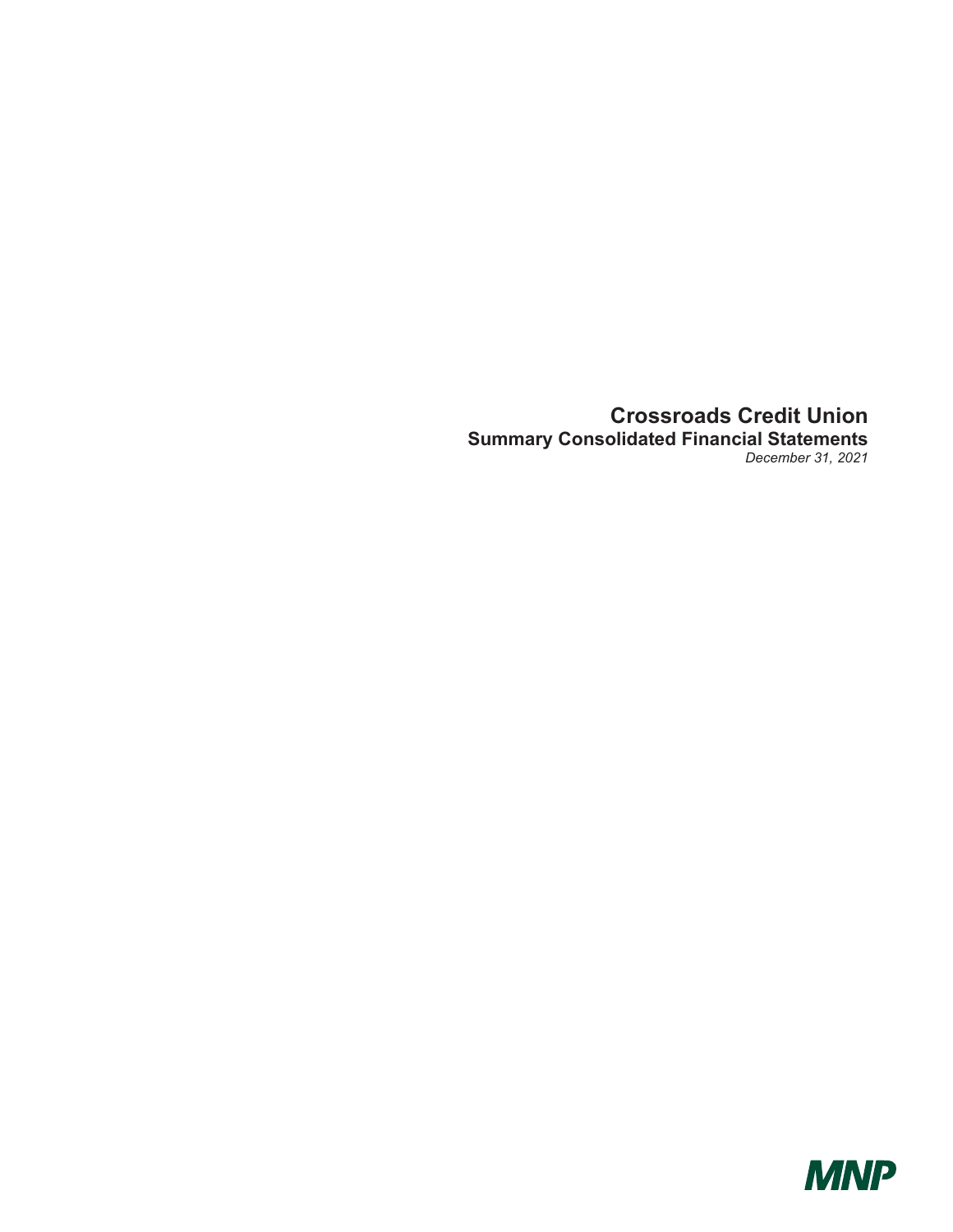

To the Members of Crossroads Credit Union:

#### **Opinion**

The summary consolidated financial statements, which comprise the summary consolidated statement of financial position as at December 31, 2021, and the summary consolidated statements of comprehensive income, changes in members' equity and cash flows for the year then ended, are derived from the audited consolidated financial statements of Crossroads Credit Union (the "Credit Union") for the year ended December 31, 2021.

In our opinion, the accompanying summary consolidated financial statements are a fair summary of the audited consolidated financial statements, in accordance with the basis described in Note 1.

#### **Summary Consolidated Financial Statements**

The summary consolidated financial statements do not contain all the disclosures required by International Financial Reporting Standards. Reading the summary consolidated financial statements and the auditor's report thereon, therefore, is not a substitute for reading the audited consolidated financial statements and the auditor's report thereon.

#### **The Audited Consolidated Financial Statements and Our Report Thereon**

We expressed an unmodified audit opinion on the audited consolidated financial statements in our report dated February 24, 2022.

### **Management's Responsibility for the Summary Consolidated Financial Statements**

Management is responsible for the preparation of the summary consolidated financial statements in accordance with the basis described in Note 1.

#### **Auditor's Responsibility**

Our responsibility is to express an opinion on whether the summary consolidated financial statements are a fair summary of the audited consolidated financial statements based on our procedures, which were conducted in accordance with Canadian Auditing Standards (CAS) 810, "Engagements to Report on Summary Financial Statements".

Humboldt, Saskatchewan

 $MNP$ LLP

February 24, 2022 Chartered Professional Accountants

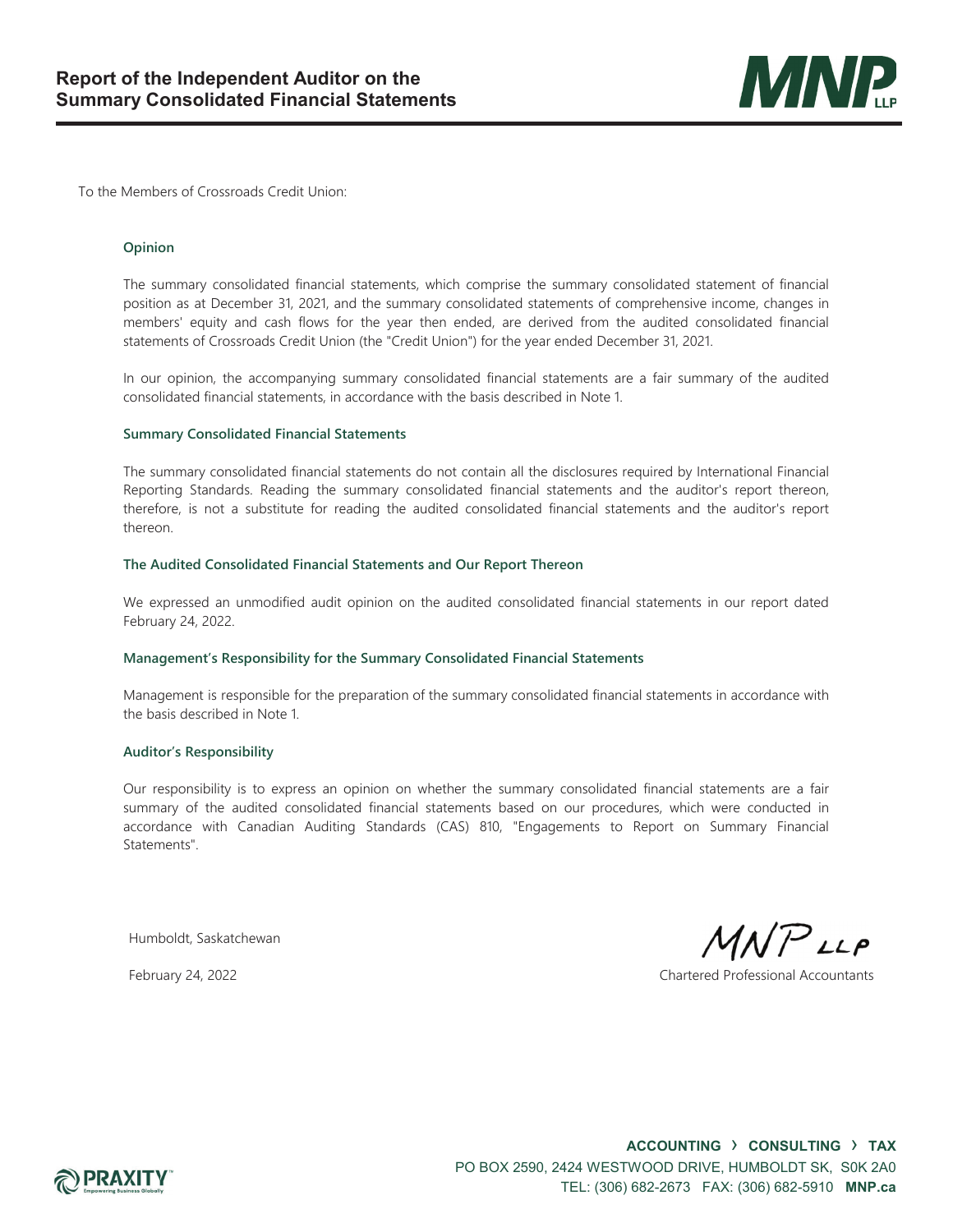### **Crossroads Credit Union**

## **Summary Consolidated Statement of Financial Position**

As at December 31, 2021

|                               | 2021        | 2020        |
|-------------------------------|-------------|-------------|
| <b>Assets</b>                 |             |             |
|                               |             |             |
| Cash and cash equivalents     | 20,115,487  | 19,950,783  |
| Investments                   | 87,927,581  | 68,341,526  |
| Member Ioans receivable       | 217,600,896 | 212,414,905 |
| Other assets                  | 443,630     | 217.241     |
| Deferred tax asset            | 77,114      | 74,498      |
| Property, plant and equipment | 1.667,541   | 1,750,470   |
| Goodwill                      | 36,000      | 48,000      |
|                               |             |             |
|                               | 327,868,249 | 302,797,423 |
| <b>Liabilities</b>            |             |             |
| Member deposits               | 297,756,447 | 274,474,308 |
| Other liabilities             | 424,640     | 564.375     |
| Membership shares             | 32,555      | 32,530      |
|                               |             |             |
|                               | 298,213,642 | 275,071,213 |

**Members' equity** 

| Retained<br>earnings | ____ | 29,654,607  | 726            |
|----------------------|------|-------------|----------------|
|                      |      |             |                |
|                      |      | 327.868.249 | -302.<br>$-72$ |

Approved on behalf of the Board

 $\overline{\mathcal{U}}$ 

Director

Mung Stalled ľ

A full set of audited consolidated financial statements is available from the Credit Union

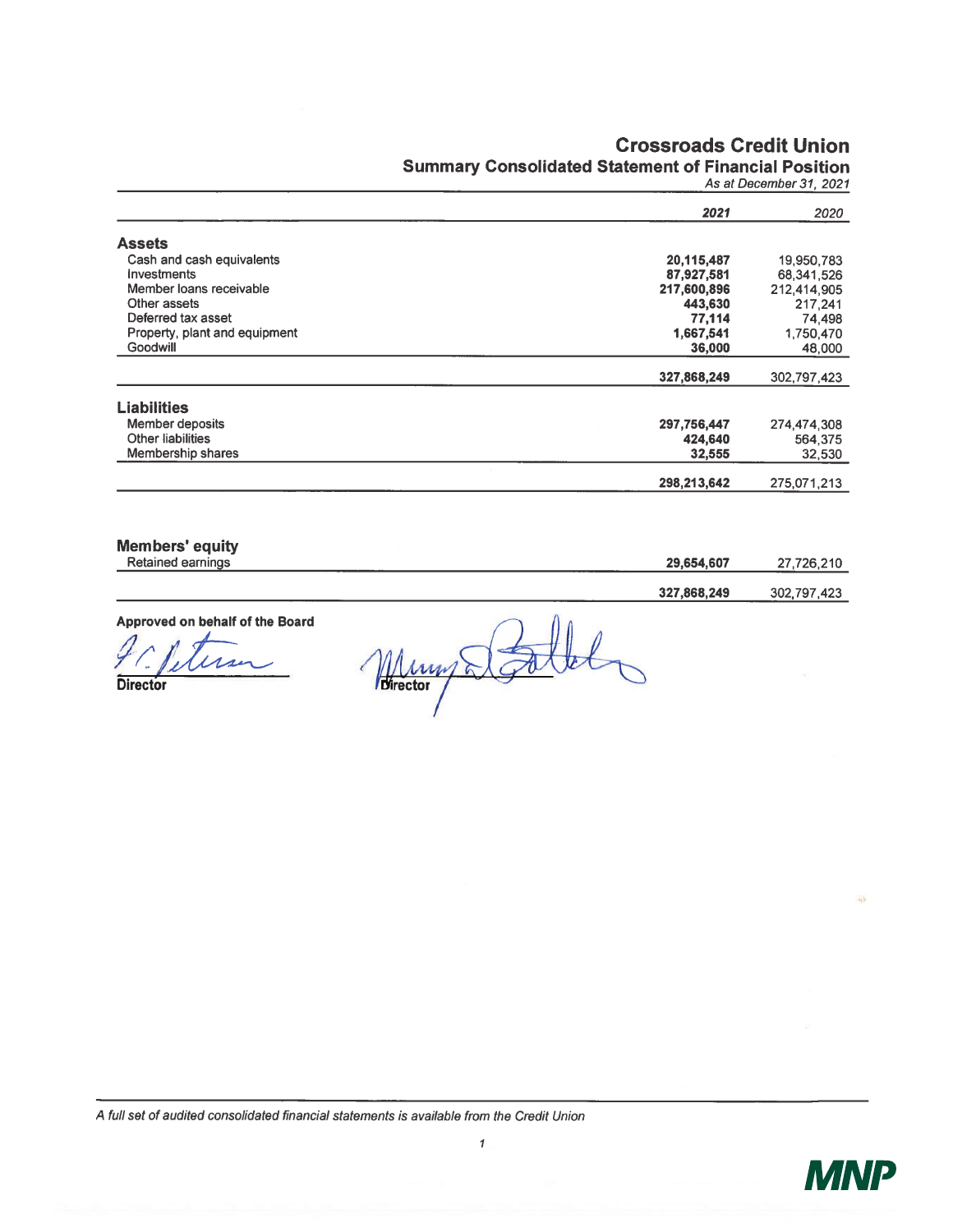## **Crossroads Credit Union**

### **Summary Consolidated Statement of Comprehensive Income**

*For the year ended December 31, 2021* 

|                                                        | 2021                   | 2020       |
|--------------------------------------------------------|------------------------|------------|
| Interest income                                        |                        |            |
| Member loans                                           | 8,985,670              | 9,310,174  |
| Investments                                            | 1,153,002              | 1,137,178  |
|                                                        | 10,138,672             | 10,447,352 |
| Interest expense                                       |                        |            |
| Member deposits                                        | 1,950,330              | 2,297,910  |
| Borrowed money                                         | 2,443                  | 1,789      |
|                                                        | 1,952,773              | 2,299,699  |
|                                                        |                        |            |
| Net interest income                                    | 8,185,899              | 8,147,653  |
| Provision for impaired loans                           | 207,671                | 323,780    |
| Net interest income after provision for impaired loans |                        | 7,823,873  |
| <b>Other income</b>                                    | 7,978,228<br>1,885,782 | 1,698,341  |
|                                                        |                        |            |
| Net interest and other income                          | 9,864,010              | 9,522,214  |
| <b>Operating expenses</b>                              |                        |            |
| Personnel                                              | 4,265,697              | 3,952,236  |
| Member security                                        | 273,642                | 247,879    |
| Organizational                                         | 99,458                 | 101,933    |
| Occupancy                                              | 282,350                | 344,386    |
| General business                                       | 2,314,990              | 2,132,280  |
|                                                        | 7,236,137              | 6,778,714  |
| Income before provision for (recovery of) income taxes | 2,627,873              | 2,743,500  |
|                                                        |                        |            |
| Provision for (recovery of) income taxes               |                        |            |
| Current                                                | 702,092                | 770,205    |
| Deferred                                               | (2,616)                | (46, 752)  |
|                                                        | 699,476                | 723,453    |
|                                                        |                        |            |
| <b>Comprehensive income</b>                            | 1,928,397              | 2,020,047  |

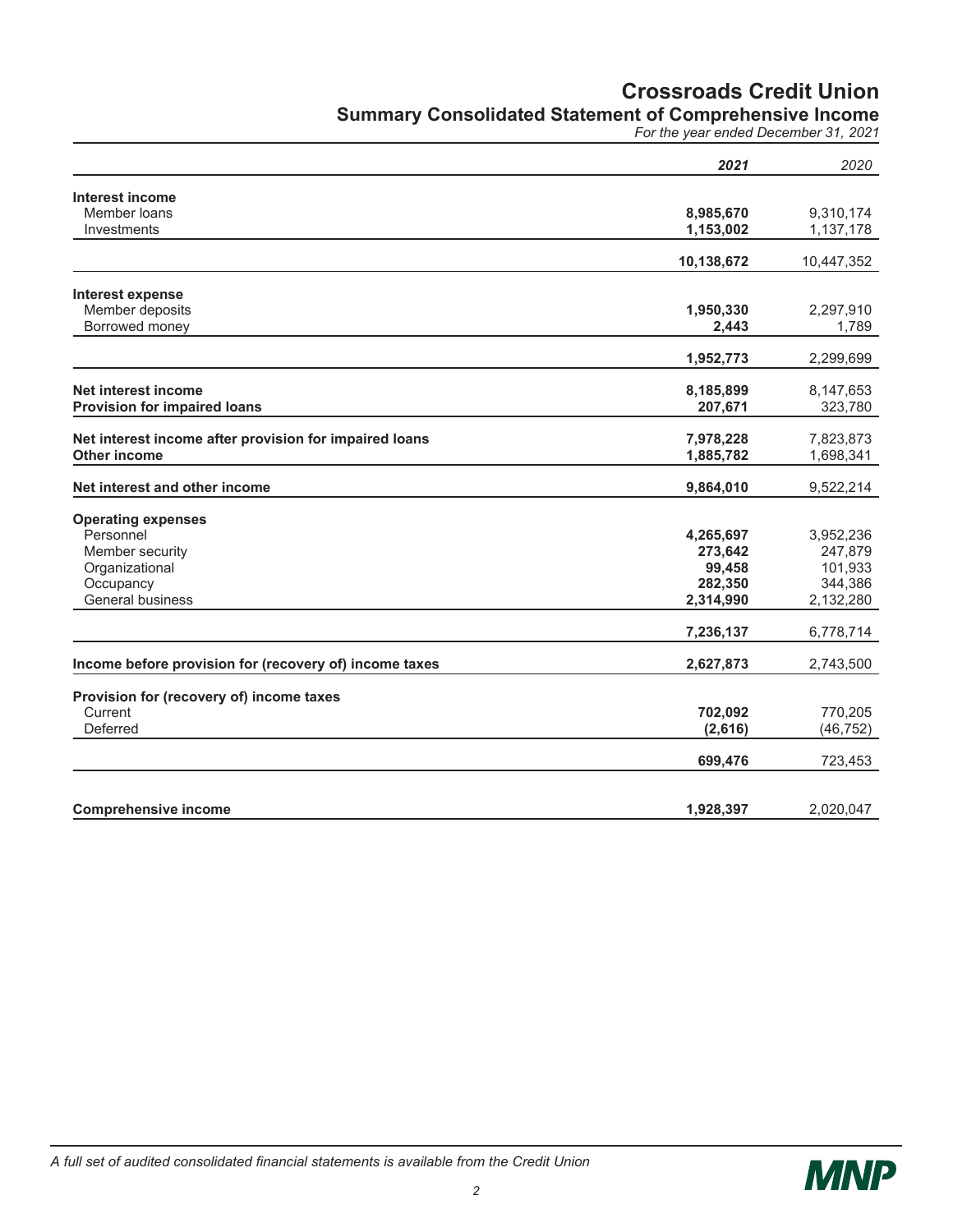# **Crossroads Credit Union Summary Consolidated Statement of Changes in Members' Equity**

*For the year ended December 31, 2021* 

|                                  | <b>Retained</b><br>earnings | <b>Total equity</b> |
|----------------------------------|-----------------------------|---------------------|
| <b>Balance December 31, 2019</b> | 25,706,163                  | 25,706,163          |
| Comprehensive income             | 2,020,047                   | 2,020,047           |
| <b>Balance December 31, 2020</b> | 27,726,210                  | 27,726,210          |
| Comprehensive income             | 1,928,397                   | 1,928,397           |
| <b>Balance December 31, 2021</b> | 29,654,607                  | 29,654,607          |

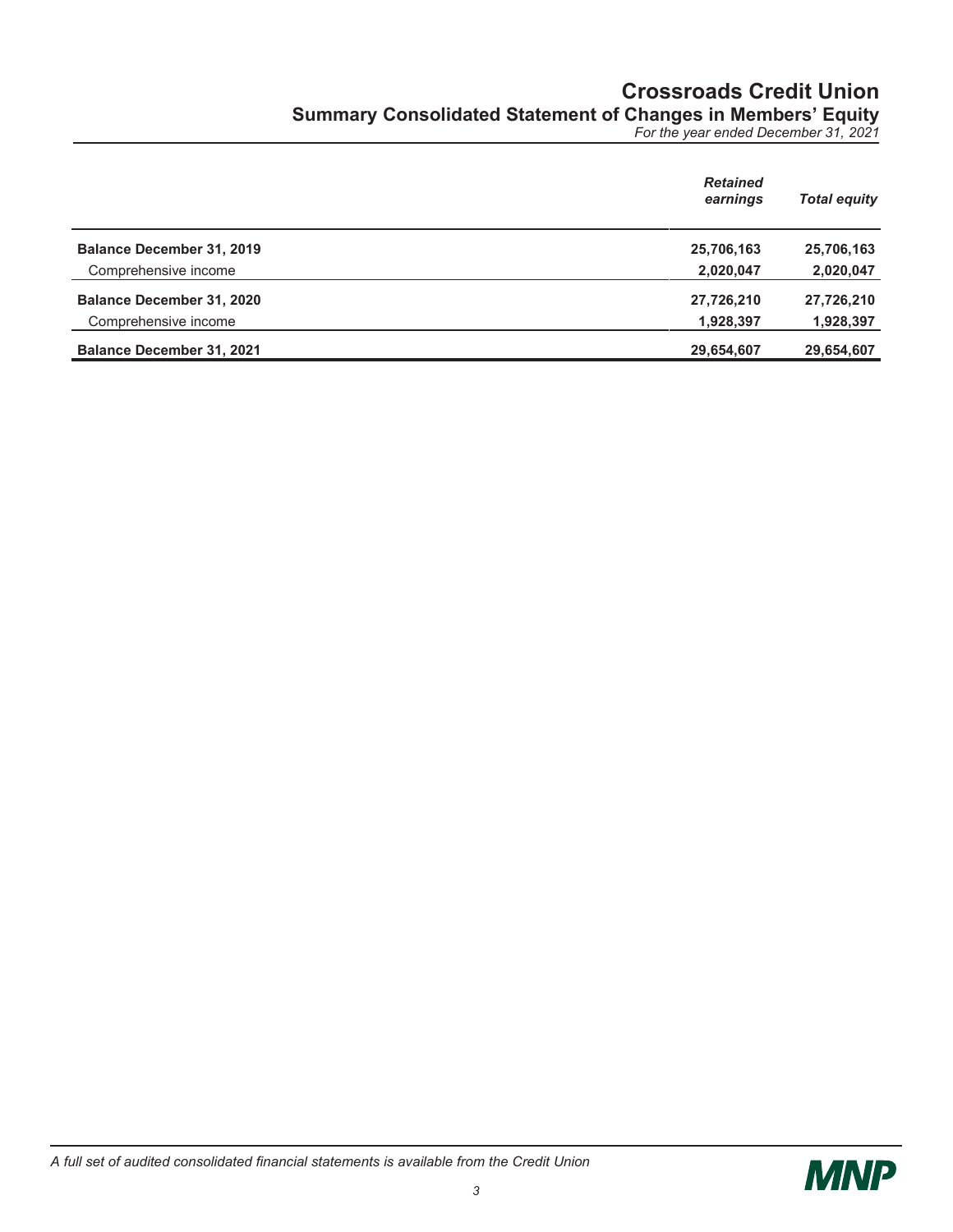### **Crossroads Credit Union Summary Consolidated Statement of Cash Flows**

*For the year ended December 31, 2021* 

|                                                      | 2021           | 2020           |
|------------------------------------------------------|----------------|----------------|
| Cash provided by (used for) the following activities |                |                |
| <b>Operating activities</b>                          |                |                |
| Interest received from member loans                  | 9,040,197      | 9,394,644      |
| Interest received from investments                   | 1,145,230      | 1,223,262      |
| Other income received                                | 1,862,196      | 1,728,239      |
| Interest paid on deposits                            | (2,066,857)    | (2, 189, 910)  |
| Cash paid to suppliers and employees                 | (7, 170, 350)  | (6,810,577)    |
| Interest paid on borrowed money                      | (2, 443)       | (1,789)        |
| Income taxes paid                                    | (921, 387)     | (676, 758)     |
|                                                      | 1,886,586      | 2,667,111      |
|                                                      |                |                |
| <b>Financing activities</b>                          |                |                |
| Net change in member deposits                        | 23,398,667     | 25,646,600     |
| Net change in membership shares                      | 25             | (5)            |
| Net change in equity accounts                        |                | (592,080)      |
|                                                      | 23,398,692     | 25,054,515     |
| <b>Investing activities</b>                          |                |                |
| Net change in member loans receivable                | (5,448,189)    | (4,343,231)    |
| Purchases of investments                             | (19, 578, 283) | (13,280,610)   |
| Purchases of property, plant and equipment           | (94, 102)      | (81, 216)      |
|                                                      | (25, 120, 574) | (17, 705, 057) |
|                                                      |                |                |
| Increase in cash and cash equivalents                | 164,704        | 10,016,569     |
| Cash and cash equivalents, beginning of year         | 19,950,783     | 9,934,214      |
| Cash and cash equivalents, end of year               | 20,115,487     | 19,950,783     |